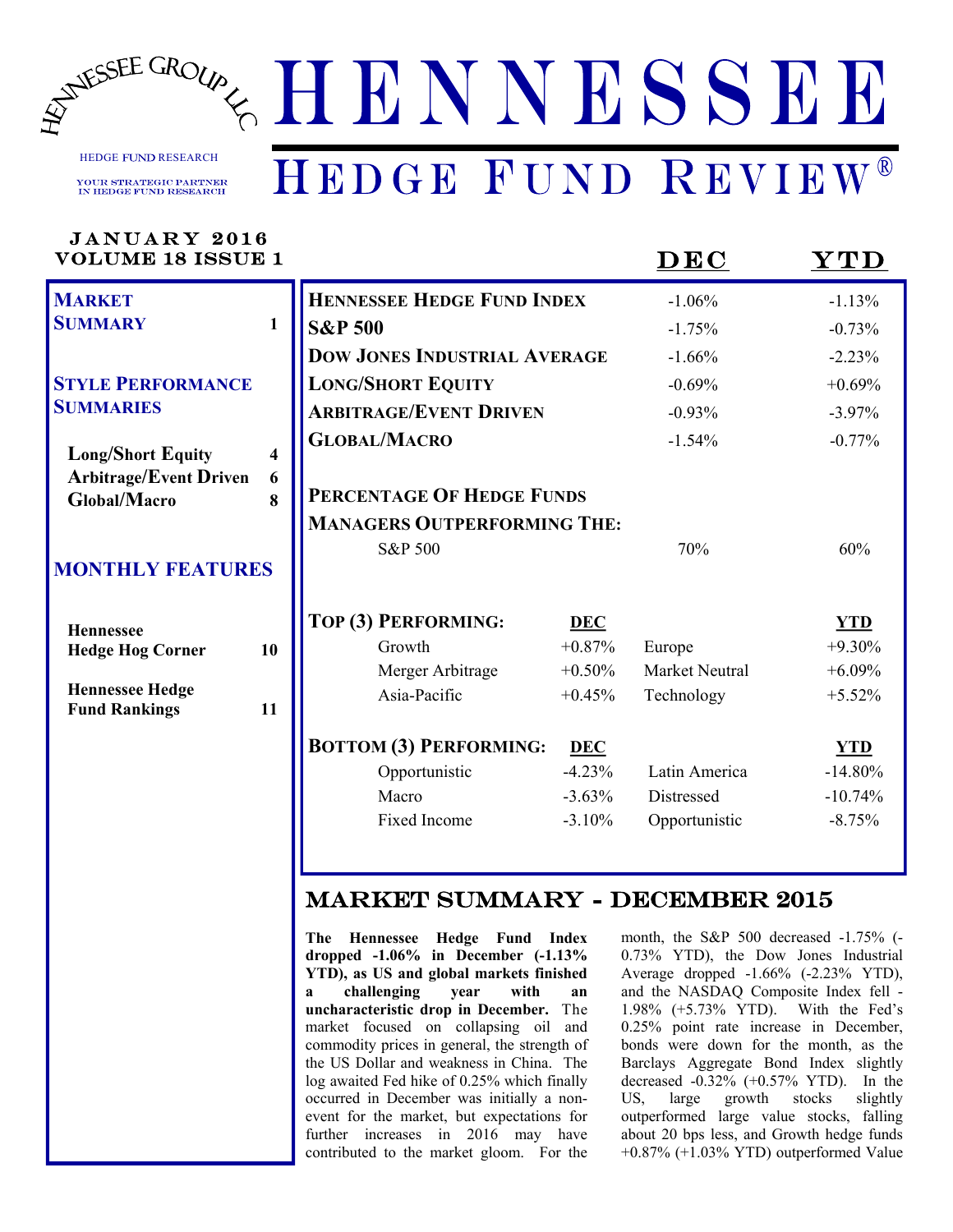HEDGE FUND REVIEW<sup>®</sup>

hedge funds -2.45% (-4.03% YTD) for the month by a much larger amount. Small cap stocks were more buoyant with the Russell 2000 gaining -5.19% (-5.71% YTD). Given the stronger small cap performance, equity hedge funds were relatively strong compared to the large cap equity indices, as the Hennessee Long/Short Equity Index fell -0.69% (+0.69% YTD).

**The top performing hedge fund strategies for December were Growth (+0.87%), Merger Arbitrage (+0.50%),** 



**and Asia-Pacific (+0.45%).** The worst performing strategies in December were Opportunistic (-4.23%), Macro (-3.63%), and Fixed Income (-3.10%). The best performing strategies year-to-date were Europe (+9.30%), Market Neutral (+6.09%), and Technology (+5.52%).The worst performing strategies year-to-date were Latin America (- 14.80%), Distressed (-10.74%), and Opportunistic (-8.75%).

**US Equity Markets were down in December and market breadth remains weak with particular weakness in smaller cap stocks. Energy related stocks were notable decliners.** The S&P 500 Index dropped -1.75% in December. The Dow Jones Industrial Average had a slightly smaller loss, decreasing -1.66%. Small cap stocks had a much stronger decrease with the Russell 2000 Index falling -5.19%, and the technology heavy NASDAQ was down more modestly, with a -1.98% decrease. Stocks had significant dispersion across sectors in December, with four sectors up over  $+1.6\%$  and significant declines in Energy, Materials and loses of over -2.2% in four other sectors. For the month, Consumer Staples  $(+2.51\%)$ , Utilities  $(+1.85\%)$ and Telecommunication Services (+1.72%) were the best performing sectors; while Energy (-10.00%), Materials (- 4.43%) and Consumer Discretionary (-2.97%) were the weakest. Year-to-date, Consumer Discretionary (+8.43%), Health Care (+5.21%) and Information Technology (+4.27%) are the best performing sectors. The weakest sectors year-to-date are Energy (-23.55%), Materials (- 10.36%) and Utilities (-8.39%).

**In December, global equities were broadly down.** For the month, the MSCI All Country World Index decreased - 1.92% (-4.26% YTD), the MSCI Europe Index fell -2.62% (-5.32% YTD), while the MSCI AC Asia Pacific Index rose +0.14% (-4.28% YTD). **The MSCI Emerging Market Index also declined, dropping -2.48% (-16.96% YTD).** Japanese equities were also negative, with the Nikkei 225 falling -3.61% (+9.07% YTD). Benchmark longer-term interest rates in the US were higher with the 10-Year U.S. Treasury ending the month at 2.27%, up 6 basis points from 2.21% in November.

**Investment grade bonds slightly declined in December, as the Barclays Aggregate Bond Index dropped -0.32% (+0.57% YTD). The Merrill Lynch High Yield Master II Index decreased -2.58% (-4.64% YTD).** High yield spreads were higher for the month, increasing 55 basis point to end the month 695 basis points over treasuries. The Hennessee Distressed Index was down -2.13% in December (-10.74% YTD).

**Commodities were down in December. The Bloomberg Commodity Index decreased -3.09% (-24.66% YTD).** WTI oil lost  $-8.16\%$  and natural gas declined  $-8.06\%$ .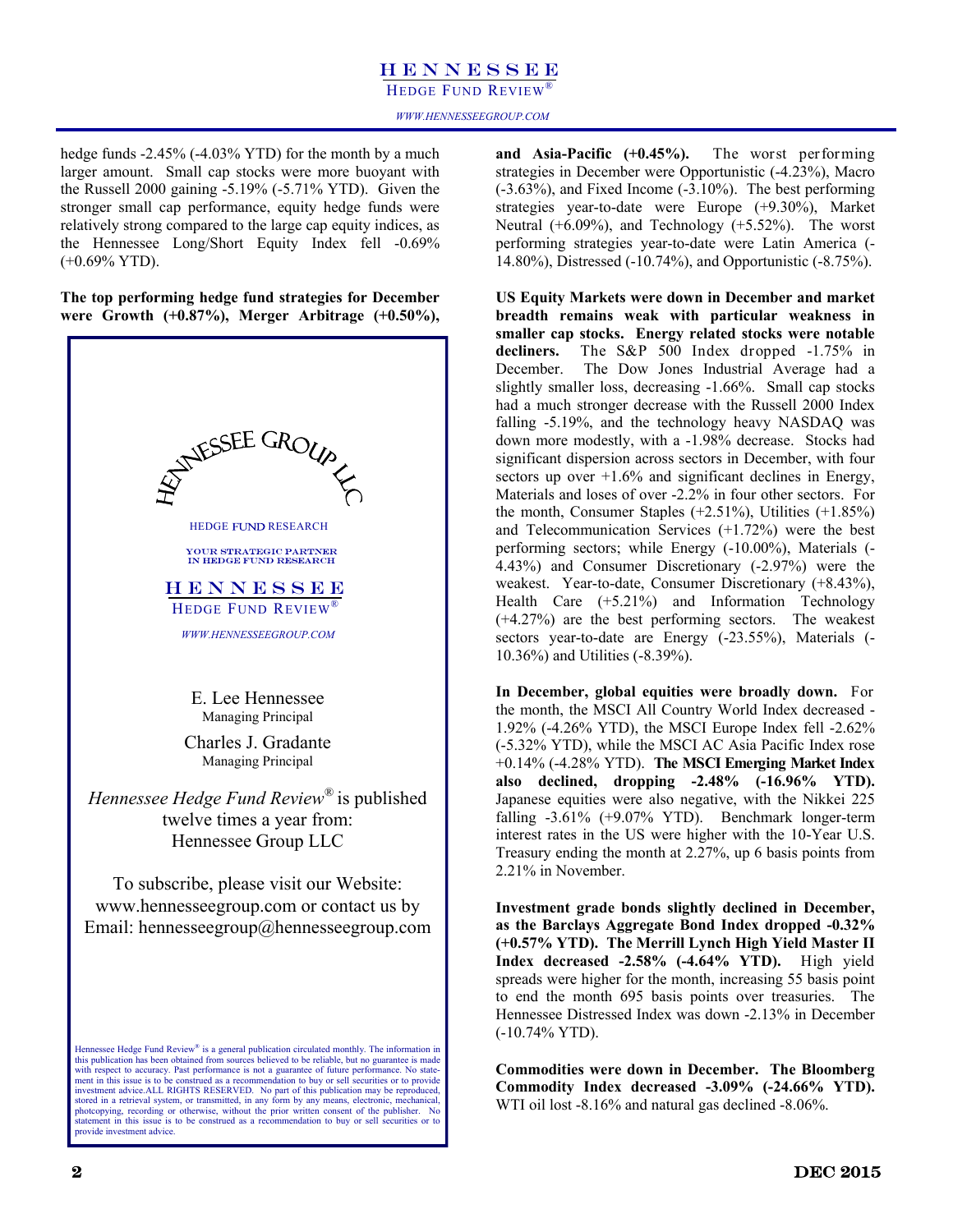HEDGE FUND REVIEW®

*WWW.HENNESSEEGROUP.COM*

1987 — 2015



## You Wouldn't Use a Stock Index to Benchmark Your Bond Portfolio **Hennessee Hedge Fund Indices**<sup>®</sup>

Hennessee Group recognized the need for the creation of specific 'benchmarks' to measure a hedge fund manager's success. From this original concept, the blueprints of the Hennessee Hedge Fund Indices® evolved into what we know today.

The Hennessee Hedge Fund Indices® have been used as a hedge fund benchmark since 1987. Created real-time, the Hennessee Hedge Fund Indices® are an equally weighted average of a diversified group of hedge funds consisting of 23 different investment styles.

For more information on the Hennessee Hedge Fund Indices® , please visit us at www.hennesseegroup.com or lookup us up on Bloomberg under the symbol "HHFD".



*Your Strategic Partner In Hedge Fund Research*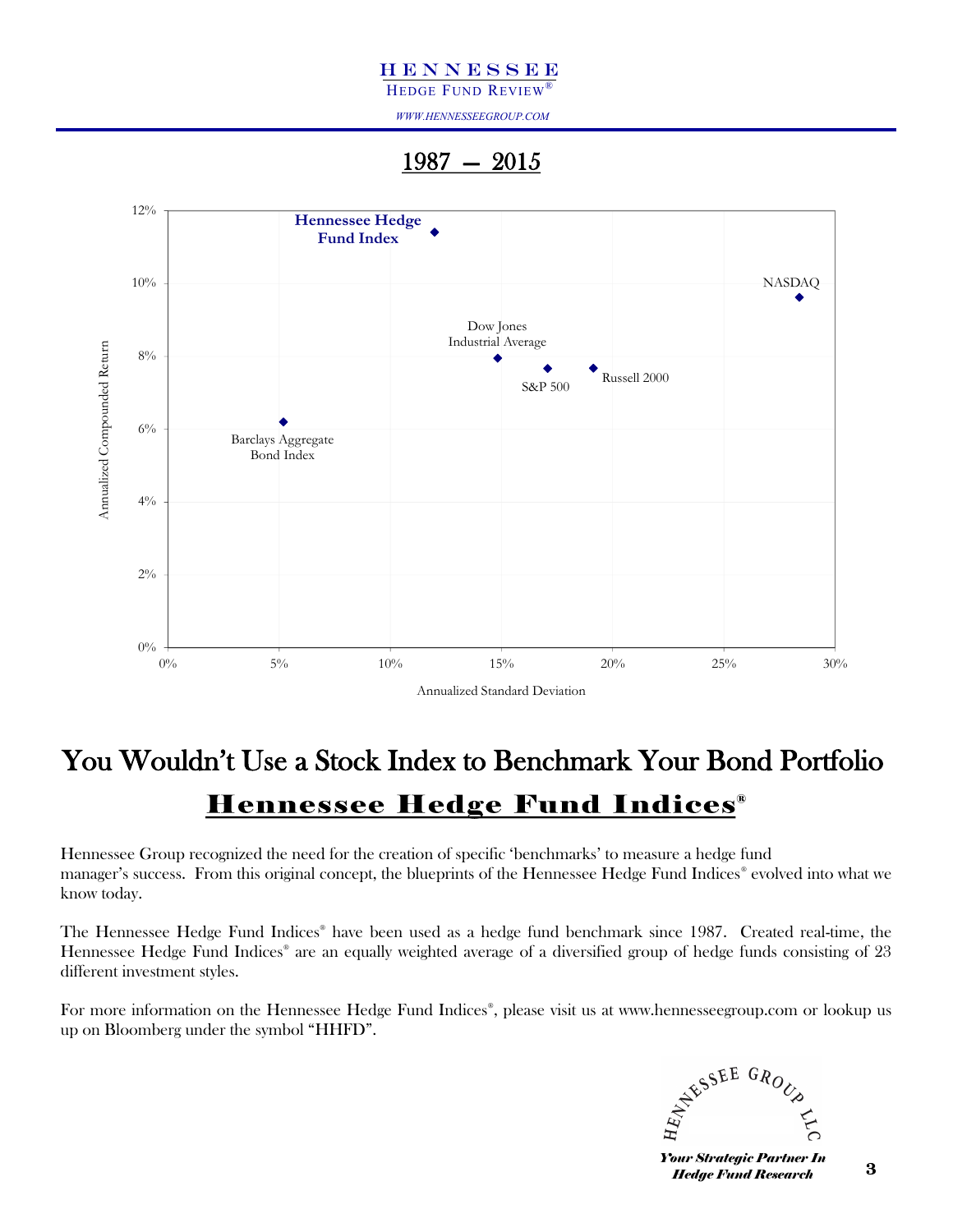

*WWW.HENNESSEEGROUP.COM*



### HENNESSEE HEDGE FUND REVIEW

### **SUBSCRIPTION FORM**

The Hennessee Group LLC is pleased to offer you a 12-month subscription to the Hennessee Hedge Fund Review®. The Hennessee Hedge Fund Review® provides comprehensive performance information, statistics, and market analysis; all of which is value added to hedge fund managers and investors alike. The Hennessee Hedge Fund Review® includes the Hennessee Hedge Fund Indices®, one of the oldest and most widely sourced indices in the industry. The following are also included:

- A monthly overview of the U.S. and major international markets.
- A discussion of hedge fund money management styles including trading themes, market trends impacting each style, and positions that have impacted their peer group.
- Monthly Hennessee Hedge Fund Indices® for each of the Styles (including long/short equity, event-driven/arbitrage, global/macro, and others).
- Our Hennessee Hedge Hog Corner featuring manager commentary on investment themes, and the U.S. and international markets, including political and economic views.

### Please complete the following information and return it with your payment to the address listed below.

### $\square$  YES, I WANT TO SUBSCRIBE TO THE HENNESSEE HEDGE FUND REVIEW®

Please COMPLETE your mailing and email address:

| Name:           |              |                                                                                                                                                                                                                                    |                              |
|-----------------|--------------|------------------------------------------------------------------------------------------------------------------------------------------------------------------------------------------------------------------------------------|------------------------------|
| Address:        |              |                                                                                                                                                                                                                                    |                              |
| City:           |              | <u> 1980 - Johann Stein, marwolaethau a bhann an t-Albann an t-Albann an t-Albann an t-Albann an t-Albann an t-Alb</u>                                                                                                             | State: Zip: Zip:             |
|                 |              | <b>Email Address:</b> The contract of the contract of the contract of the contract of the contract of the contract of the contract of the contract of the contract of the contract of the contract of the contract of the contract |                              |
|                 |              | Are you a: Hedge Fund Family Office Bank<br><b>Insurance Company</b>                                                                                                                                                               | Endowment/Foundation         |
|                 |              | Fund-of-Funds Individual<br>Brokerage Pension Fund                                                                                                                                                                                 | <b>Investment Consultant</b> |
|                 |              | <b>SUBSCRIPTION INVOICE</b>                                                                                                                                                                                                        |                              |
| <b>QUANTITY</b> | <b>PRICE</b> | <b>DESCRIPTION</b>                                                                                                                                                                                                                 | <b>TOTAL</b>                 |
|                 | \$500 USD    | <b>EMAIL SUBSCRIPTION</b>                                                                                                                                                                                                          | s                            |
|                 |              | PAYMENT CAN BE MADE BY CHECK OR CREDIT CARD<br>(VIA PAYPAL AT www.hennesseegroup.com/hhfr/index.html)<br>PLEASE MAKE CHECKS PAYABLE TO HENNESSEE GROUP LLC.                                                                        |                              |
|                 |              | <b>MAIL THIS FORM WITH YOUR PAYMENT TO:</b>                                                                                                                                                                                        |                              |
|                 |              | <b>Hennessee Group LLC</b><br>c/o Terrapin Asset Management, LLC<br>1700 Broadway, $18^{\text{th}}$ Floor<br>New York, NY 10019                                                                                                    |                              |

Please contact us with any questions: hennesseegroup@hennesseegroup.com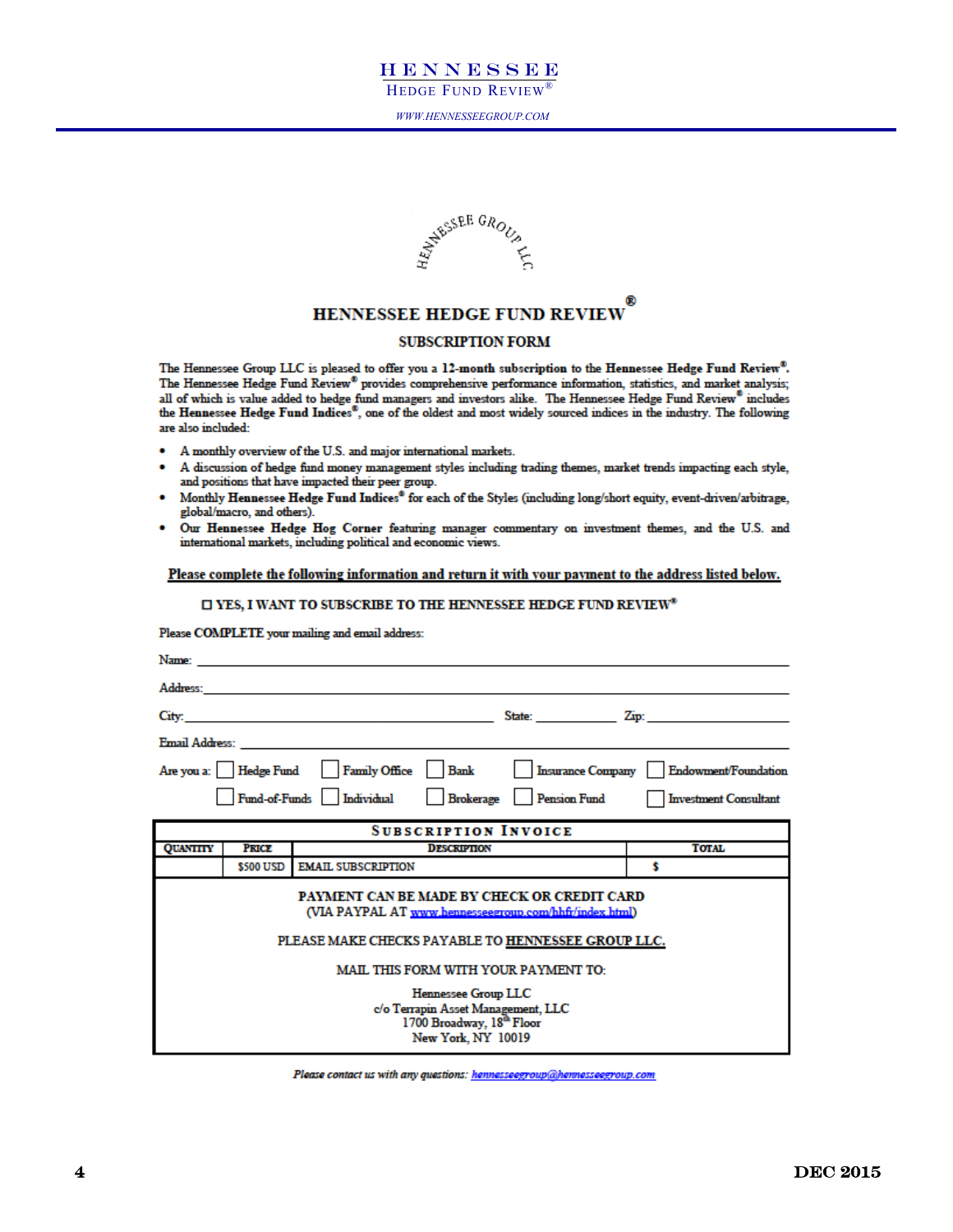### *Long/Short Equity*

(December: -0.69% / YTD: +0.69%)

The U.S. markets were lower for the month, as the S&P 500 decreased -1.75% as volatility increased and domestic markets fell into the red for 2015. The Dow Jones Industrial Average dropped -1.66%, the NASDAQ Composite Index sunk -1.98% and the MSCI AC World Index decreased - 1.92%.



The VIX started off the month at a relatively low level under 16 as markets were fairly flat but trending lower. However, as the month progressed and markets sold off, the VIX shot up above 24, a gain of over 60%. Many investors were waiting for a "Santa Clause Rally" that never happened and the S&P 500 ended up lower, losing -1.75% for the month.



4 of 10 sectors were positive for the month. The returns ranged from  $-10.0\%$  (energy) to  $+2.51\%$  (consumer staples). The best performing sectors were consumer staples (+2.51%), utilities  $(+1.85\%)$ , and telecommunication services  $(+1.72\%)$ , while underperforming sectors were energy  $(-10.00\%)$ ,

materials (-4.43%) and consumer discretionary (- 2.97%). The consumer discretionary sector was the best performing sector for the year having gained +8.43% YTD through December, while energy is bringing up the rear, having lost -23.55% YTD over the same time period.



**The Hennessee Long/Short Equity Index lost -0.69% for the month (+0.69% YTD).** One manager noted the "The S&P 500 index recorded a total return of 7.0% over the quarter. Risk appetite was supported early in the period by speculation that the Federal Reserve (Fed) would delay into 2016 a much-anticipated 'lift off' in rates. In the event the central bank increased its main policy rate in December, following positive domestic macroeconomic data. The US central bank increased rates for the first time since 2006 following strong October and November non-farm payrolls. The unemployment rate fell to a seven-year lower of 5.0% and the Conference Board measure of consumer confidence improved in December, following November's dip, amid the renewed strength in the jobs market."

This manager went on note "The market was led higher by a recovery in the large cap companies. These had sold off heavily during the sharp market correction of the third quarter when worries about emerging markets growth and China had dominated sentiment. In turn they responded well during October's liquidity-driven rally, as other major central banks (notably in China and Europe) either loosened monetary policy or suggested they would do so, amid the Fed's decision to stall tightening. Merger & acquisition activity remained a key theme with Pfizer and Allergan agreeing to combine to create the world's largest drugs company by sales. The healthcare sector was one of the top performers, followed by technology where the 'Fangs' - Facebook, Amazon, Netflix and Google – led the way, particularly Amazon following strong third-quarter results."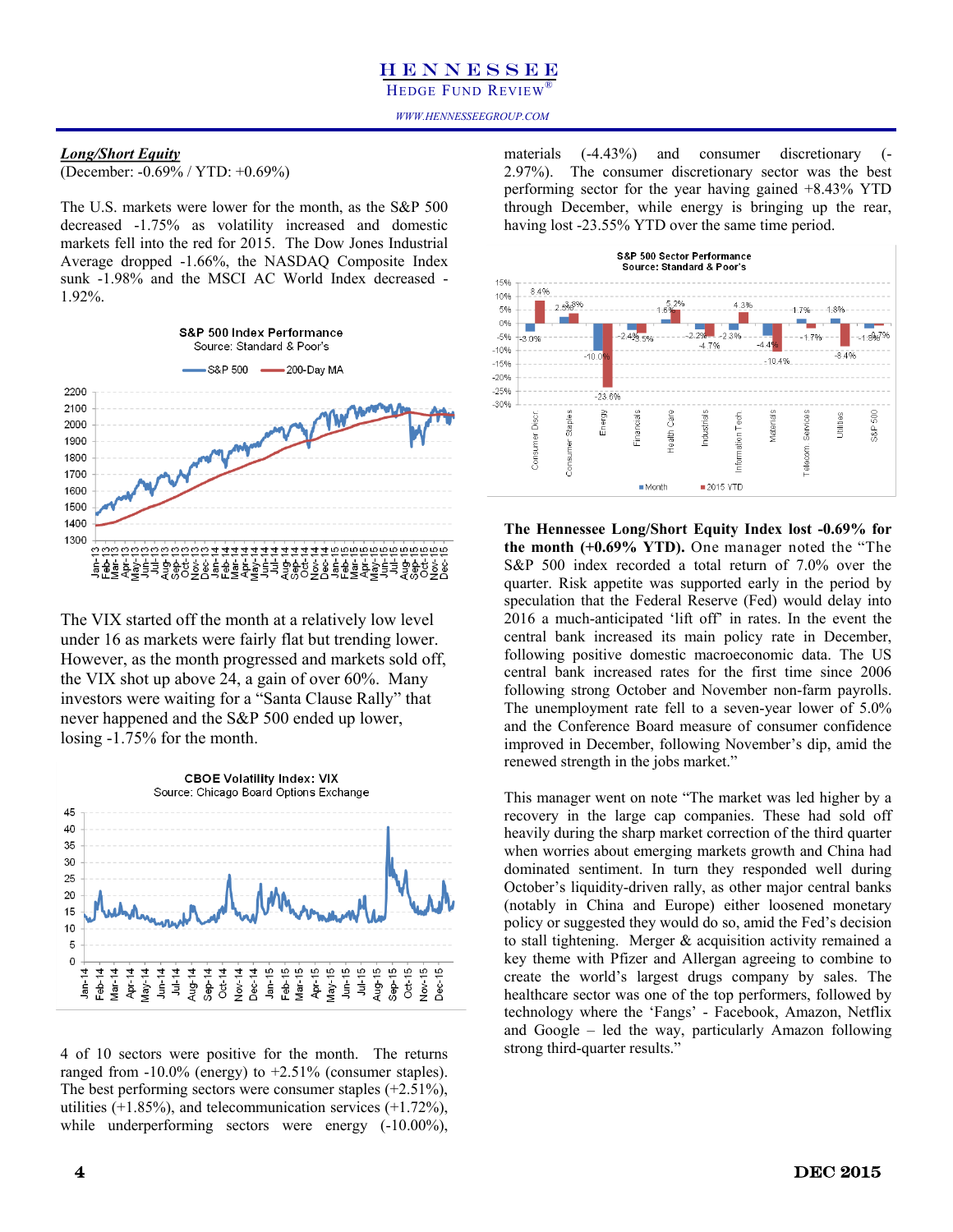HEDGE FUND REVIEW®

*WWW.HENNESSEEGROUP.COM*



**The Hennessee Value Index decreased -2.45% for the month (-4.03% YTD),** while market neutral hedge funds outperformed the overall market, with the **Hennessee Market Neutral Index gaining +0.04% for the month (+6.09% YTD).** Market neutral strategies have continue to outperform the overall market and have held up quite well despite the rise in volatility and massive sell-off in global equities.



**The Hennessee Healthcare and Biotech Index gained +0.21% for the month (+4.51% YTD).** One manager highlighted "Momentum was the driving force in healthcare for much of the year, as we saw the mid-cap biotechnology stocks soar to unrealistic valuations in the first half of the year, with minimal stock-to-stock differentiation; likewise we witnessed a crash in the entire specialty pharma sector in the second half of the year driven by issues specific to Valeant Pharmaceuticals. We think that in 2016 (and this has started to happen already in December), we will see a style rotation from momentum to ―quality at a reasonable price‖ as investors prepare for additional rate hikes and work through inflation expectations. We favor companies with dominant positions either through

breadth of product offerings (Roche and Baxter), strong pipelines (Celgene and Ultragenyx) or restructuring/ delevering (Cigna). Likewise, for the developing-stage companies we expect a rationalization away from expensive, but hyped, quality (Bluebird) to more fundamental data-driven "cheap" quality (Oncomed)... As we enter 2016, we think about the portfolio's susceptibly to risk from stock-specific idiosyncratic events, from secular healthcare industry specific issues, such as legislation and sector rotation, and from overall market-related phenomena. From a market perspective, we believe that the disruption in commodity prices, the cadence of additional rate hikes, the present election cycle and geopolitical risks represent key items to closely monitor. For instance, if inflation surprises to the upside, we could witness a dramatic change in overall market leadership. Employment is likely the biggest factor in this scenario with the number of Americans filing for unemployment benefits hitting a 42 -year low in mid-December. Additionally, if the rhetoric surrounding pharmaceutical pricing (discussed above) becomes a significant campaign issue by both parties, we could witness an internal change in healthcare leadership from products to payers. We are prepared to take proactive steps in response to any of these issues in terms of adjusting both overall exposure and our subsector weightings. Lastly, though our net exposure is at the higher end of our historical average, we continue to have a "disaster" hedge of out-of-the-money index puts."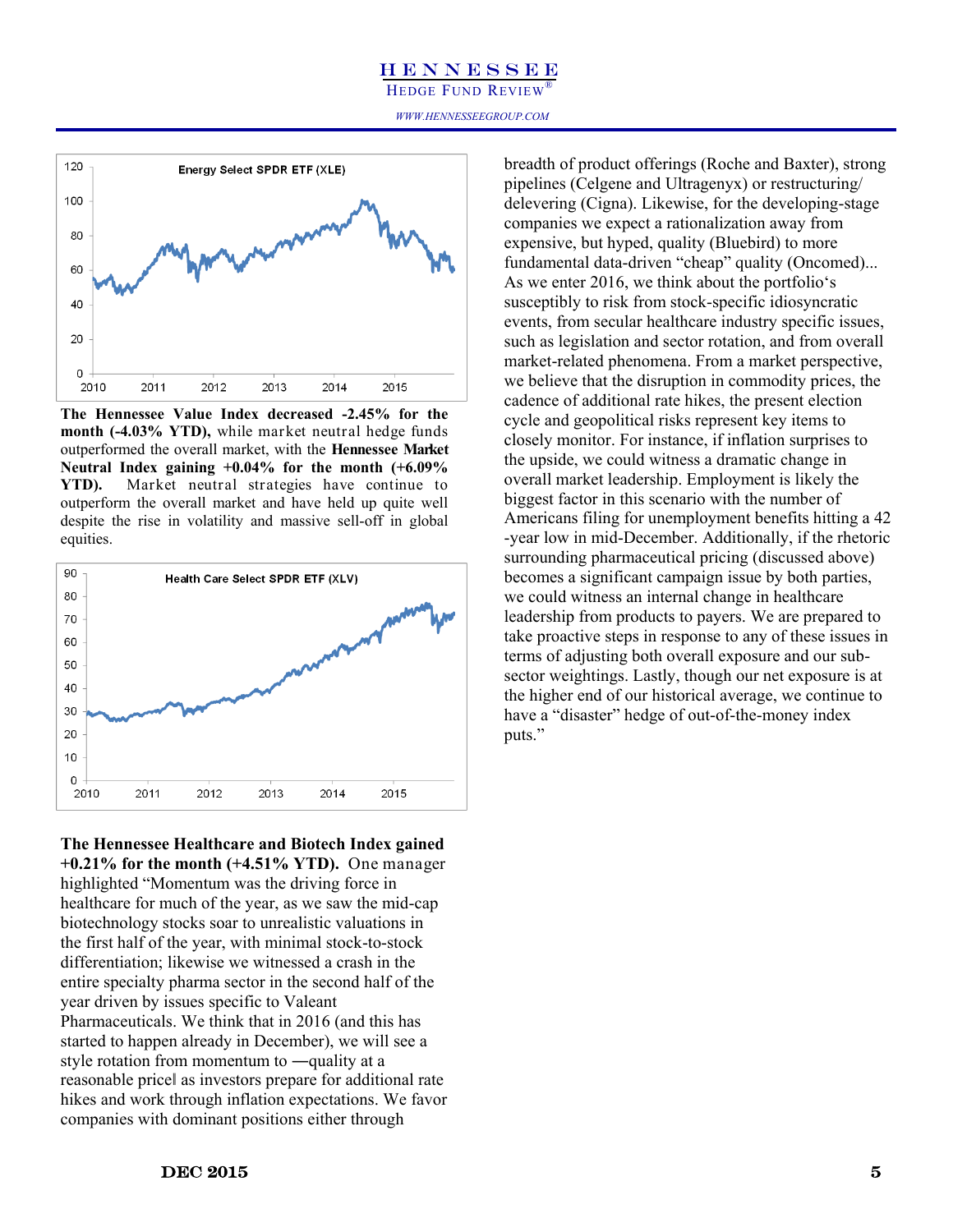### *WWW.HENNESSEEGROUP.COM*

### *Arbitrage/Event Driven* (December: -0.93% / YTD: -3.97%)

**The Hennessee Arbitrage/Event Driven Index lost -0.93% in December (-3.97% YTD).** In December, the ECB stimulus announcement surprised the markets as it fell short of market expectations by choosing not to increase their monthly purchases. The S&P 500 total return index lost - 1.58% (+1.38% YTD), and the global equity markets, measured by the MSCI World Free Index, lost -1.87% (- 2.74% YTD). The MSCI Europe Index lost -2.62% (-5.32% YTD), and the MSCI Emerging Markets Index lost -2.48% (- 16.96% YTD).

In 2015, the S&P 500 Energy (-23.55%) was by far the worst performing sector as WTI and Brent continued to sell-off. Best performing sectors in the S&P 500 were Consumer discretionary (+8.43%), Healthcare (+5.21%), Information Technology (+4.27%) and Consumer Staples (+3.77%).

### 2015 Sector Performance



**In December, the Hennessee Fixed Income Index lost - 3.10% (-4.98% YTD) and the Hennessee High Yield Index lost -1.04% (-4.26% YTD).** The traditional interest rate sensitive fixed income securities had another weak month, as measured by the Barclays Aggregate Bond Index, which lost - 0.32% in December, bringing year-to-date performance to +0.57%. The yield on the US 10 year treasury moved slightly higher to 2.27% from 2.21%.



According to UBS, December saw outflows across risk assets, led by US Domestic Equities (-\$19bn), followed by Investment Grade (-\$12bn), High Yield (-\$11bn), and Non-Domestic Equities (-\$8bn). There were notable inflows in Money Markets (+\$27bn).

### December US Fund Flows (\$Bns)





In 2015, the most notable trend in US fund flows was out of Domestic Equities (-\$125bn) and into Non-Domestic Equities (\$167bn). In credit, there were net outflows from Investment Grade (-\$37bn), High Yield (-\$13bn), and Leveraged Loans (-\$20bn).

### 2015 US Fund Flows (\$Bns)



Source: UBS US Weekly Fund Flows Report

### **In December, the Hennessee Distressed Index lost -2.13% (-10.74% YTD) and the Hennessee Convertible Arbitrage Index lost -1.73% (-0.25% YTD).**

**The Hennessee Merger Arbitrage Index gained +0.50% in December (+0.19% YTD).** According to UBS, global M&A volume increased +25% quarter over quarter, with \$1,741bn of announced M&A deals vs. \$1,393bn the previous quarter, the highest quarterly volume since the financial

 $\bf DEC\ 2015$  6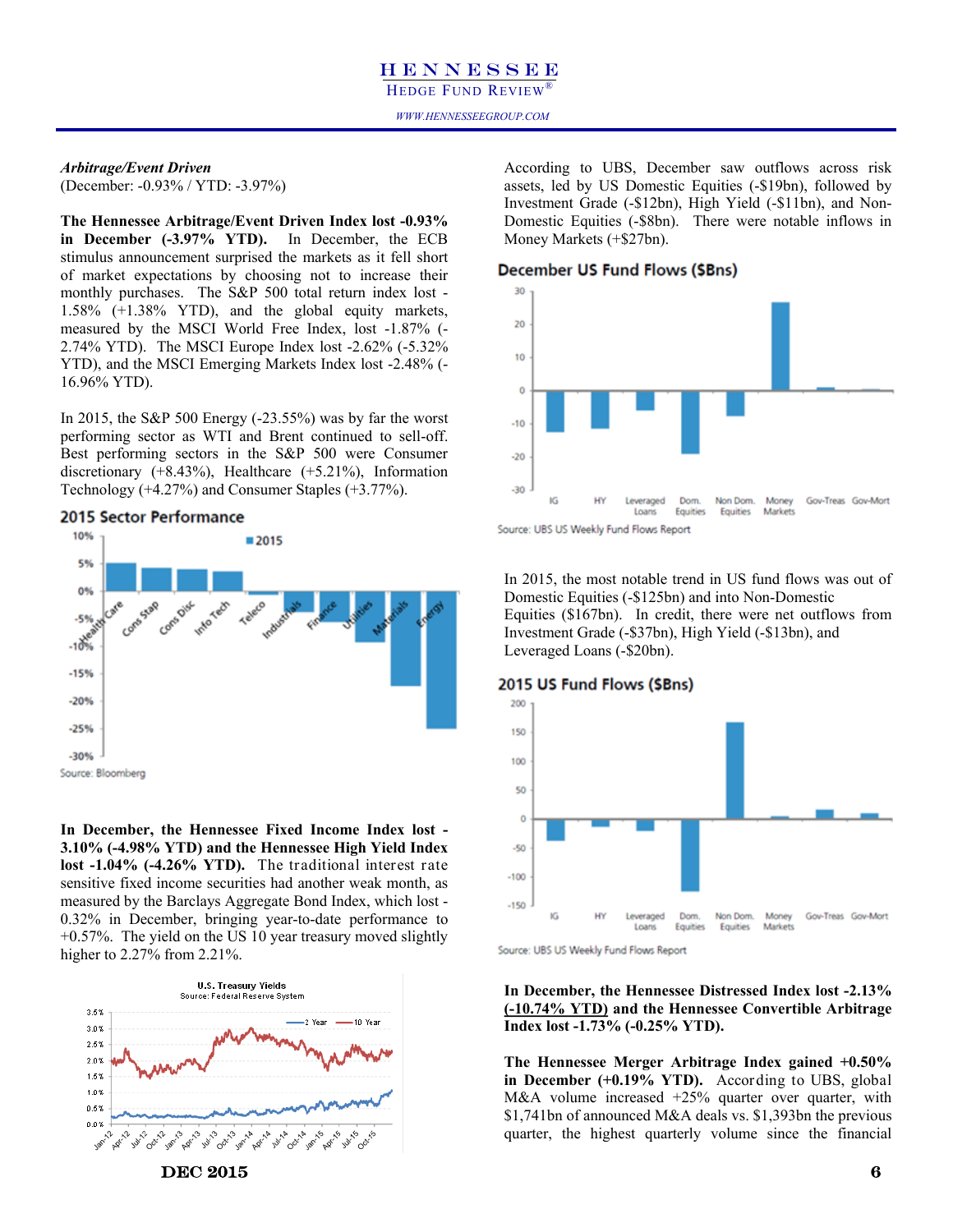crisis. Fourth quarter's volume was boosted by two massive deals: Allergan's \$184 billion acquisition of Pfizer, and Anheuser-Busch's \$120 billion acquisition of SABMiller. In terms of deal count, Q4 saw 4.4% more deals than Q3, with 11,032 deals vs. 10,572.

### Global M&A in Q4: +25% gog; +61% yoy



### Source: Bloomberg

### **Biggest announced deals in Q4**

| Date          | Target          | Acquirer       | Value (Mn) |
|---------------|-----------------|----------------|------------|
| Nov 23        | Pfizer          | Allergan       | \$183,744  |
| Oct 13        | SABMiller       | Anheusr-Busch  | \$120,481  |
| <b>Dec 11</b> | El du Pont      | Dow Chemical   | \$65,590   |
| Oct 12        | <b>EMC Corp</b> | Dell           | \$63,490   |
| <b>Nov 17</b> | Norfolk South   | Canadian Pacif | \$37,959   |

Source: Bloomberg

During the fourth quarter, largest announced deal was Pfizer Inc. and Allergan Plc announcing to combine in a record \$160 billion deal. The transaction is structured so that Dublinbased Allergan is technically buying its much larger partner, a move that makes it easier for the company to locate its tax address in Ireland for tax purposes, though the drugmaker's operational headquarters will be in New York. Pfizer Chief Executive Officer Ian Read will be chairman and CEO of the new company, with Allergan CEO Brent Saunders as president and chief operating officer, overseeing sales, manufacturing and strategy. The deal will begin adding to Pfizer's adjusted earnings starting in 2018 and will boost profit by 10 percent the following year. Pfizer's 11 board members will join four from Allergan, including Saunders and Executive Chairman Paul Bisaro. In addition, Pfizer said it will start a \$5 billion accelerated share buyback program in the first half of 2016. The deal is expected to be completed by the end of next year. The combined company will trade on the New York Stock Exchange. Pfizer, based in New York, makes medications including Viagra, pain drug Lyrica and the Prevnar pneumococcal vaccine, and Allergan produces Botox and the Alzheimer's drug Namenda. Together, barring any divestitures, the companies will be the biggest pharmaceutical company by annual sales, with about \$60 billion.

Second largest deal during the fourth quarter was Anheuser-Busch InBev NV announcing to pay almost \$106 billion for SABMiller Plc to create a brewer selling one in every third beer worldwide. The maker of Budweiser agreed to pay 44 pounds a share in cash for a majority of the stock. A successful takeover would give AB InBev beer brands such as Peroni and Grolsch and control of about half of the industry's profit. After years of speculation, AB InBev's pursuit of its nearest rival was hastened by the drag of slowing economies in the emerging markets of China and Brazil. For AB InBev Chief Executive Officer Carlos Brito, the combination would cap a \$90 billion dealmaking spree over the last decade, turning a regional brewer into the undisputed global leader. The takeover would be the largest in U.K. history, surpassing this year's 47 billion-pound purchase of BG Group Plc by Royal Dutch Shell Plc. Together, AB InBev and SABMiller will be the world's largest consumer-staples company by earnings, and the combined company will make about \$25 billion of EBITDA in 2016. The enlarged brewer will have the number one or two positions in 24 of the world's 30 biggest beer markets.

In 2015, announced deal value reached a record \$1.326 trillion in 2015 (vs. \$758 billion in 2014) and surpassed its previous record level of \$1.060 trillion in 2000 by 25%. Definitive deal value reached \$1.037 trillion (vs. \$614 billion in 2014) and surpassed its previous record level of \$964 billion in 1998. Unsolicited deal value ended the year at \$289 billion (vs. \$144 billion in 2014), slightly in excess of its previous record level of \$286 billion in 1999. The total deal count of 151 exceeded the 2014 level by 40%, surpassing the historical annual average of 136 for the first time since 2007. Average deal size was \$8.8 billion, comfortably above the previous record of \$7.0 billion in 2014 and the historical average of \$4.2 billion. The large-deal skew of deal size distribution surpassed 2014's record level, with 38% of announced deals having a value greater than \$5 billion vs. the historical average of 18% since 1998.

### Global M&A in 2015: \$5.68T, +28% yoy, record high

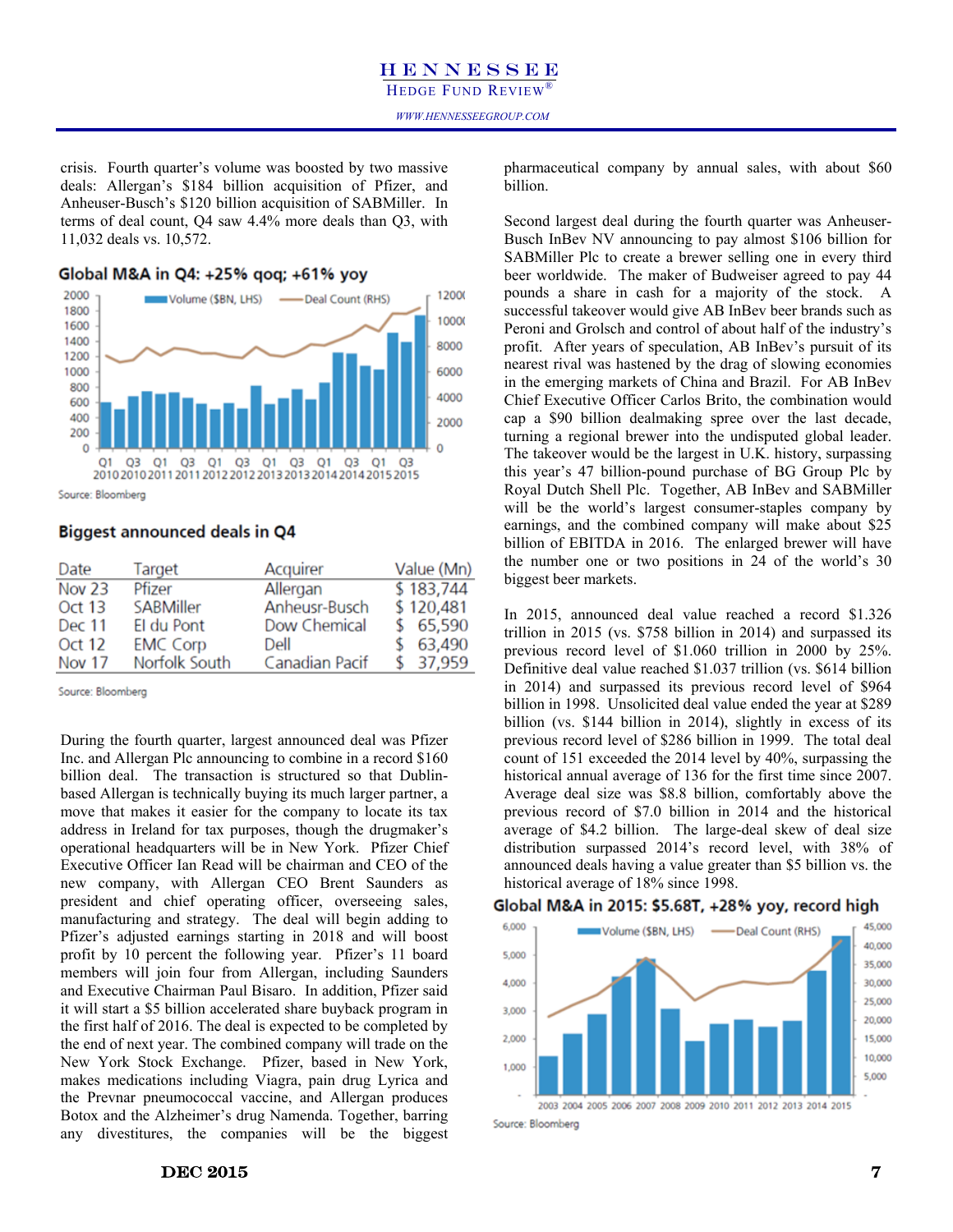### *WWW.HENNESSEEGROUP.COM*

### *Global/Macro*

(December: -1.54% YTD: -0.77%)

**The Hennessee Global/Macro Index lost -1.54% for the month (-0.77% YTD).** International focused managers outperformed with **The Hennessee International Index losing -1.06% for the month (+0.10% YTD).**

### **International**

International markets slightly underperformed U.S. markets, as the MSCI AC World Index lost -1.92% (-4.26% YTD) for the month as compared to a loss of -1.75% for the S&P 500 (- 0.73% YTD). Developed markets outperformed emerging markets on average, with the MSCI EAFE Index losing - 1.42% (-3.30% YTD) and the MSCI Emerging Markets Index decreasing -2.48% (-16.96% YTD) for the month. Asian markets were relatively strong for the month, losing -0.26% (- 2.67% YTD). Australian markets continue to underperform on a YTD basis, gaining +2.88% for the month to put YTD losses at -14.07%.



**The Hennessee Europe Index lost -0.57% for the month (+9.30% YTD),** outperforming long-only markets which lost -2.62% over the same time period. One Europeanfocused manager noted "Eurozone equities delivered positive returns overall in the quarter, despite a poor month in December. Equities were buoyed during October and November by hopes that the European Central Bank (ECB) would announce substantial further monetary policy easing. However, the announcement in early December left the market disappointed. The timetable for purchases was extended to March 2017 from September 2016 but the  $€60$ billion per month amount was left unchanged. The deposit rate was cut to -0.3% from -0.2%. The euro was 2.8% weaker against the dollar over the quarter but strengthened in December. Economic data from the eurozone was largely encouraging. The flash composite purchasing managers' index (PMI) for December dipped to 54.0 from 54.2 in November. Overall, the PMI for the fourth quarter was the strongest for the eurozone in four and a half years. Annual

 $\overline{\text{DEC 2015}}$  8

inflation ticked up to 0.2% in November from 0.1% in October. Politics was a source of uncertainty in southern Europe as first Portugal and then Spain held inconclusive general elections. In Portugal, the centre-right initially retained power as the largest party although they lost their parliamentary majority. However, this proved unsustainable and Antonio Costa, leader of the Socialist Party, was sworn in as prime minister in November. In Spain, Mariano Rajoy's governing People's Party emerged once again as the largest party but lost a significant number of seats, raising the possibility that a second election could be held. The Paris terrorist attacks and the ongoing migrant crisis also dominated headlines during the quarter."



Specifically regarding the UK, the manager highlighted "The UK equity market rose over the fourth quarter as it recovered from the sharp correction in the summer when fears about global growth and the outlook for the Chinese economy had dominated sentiment. There was a pronounced rally in October as China's central bank eased monetary policy and the ECB hinted that it would do likewise. The FTSE All-Share Index delivered a total return of 4.0% over the quarter, despite ending the period on a negative note amid fresh concerns about the outlook for the Chinese economy and renewed weakness in crude oil prices."

**The Hennessee Asia-Pacific Index gained +0.45% for the month (+3.21% YTD).** Hedge fund managers that focus on Asian recorded slight outperformance for the month compared to losses of -0.26% or more in the region, while, YTD performance of +3.21% continues outperforming most global Asian markets which are negative to flat or slightly positive depending on the country/region. One manager noted "Asia ex Japan equities delivered positive returns in the last quarter of 2015, as the robust gains in October offset negative returns in November and December. In December, the U.S. Fed raised its interest rate for the first time since 2006, as was widely expected. Positive gains were driven by developments in China. Chinese equities were up over the quarter as late October saw another interest rate cut by the People's Bank of China (PBoC), the sixth such cut in a year.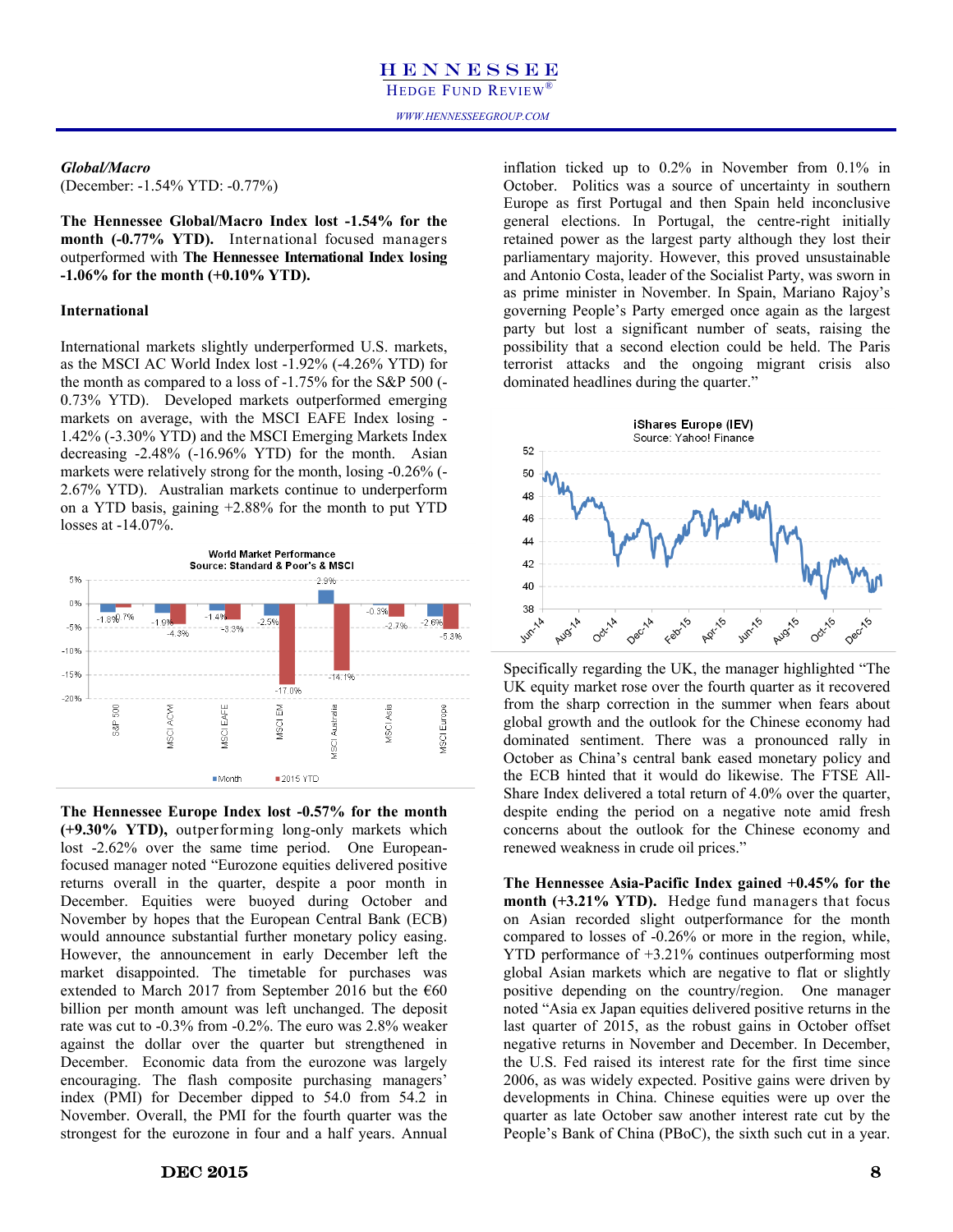HEDGE FUND REVIEW®

However, the data for the economy continued to remain mixed. Third quarter GDP growth came in at 6.9% year-onyear, falling below 7% for the first time since 2009, although marginally beating expectations of a 6.8% expansion. Meanwhile, in Hong Kong, stocks saw positive returns on the back of hopes of further stimulus measures in China. Over the strait in Taiwan, equities finished in positive territory on heightened expectations for the island's technology sector after a strong earnings season for US technology firms. In Korea, stocks delivered strong gains over the quarter as its export-oriented firms posted robust earnings on the back of a weaker Korean won."

Specifically regarding Japan, the manager highlighted "The Japanese equity market started the last quarter of 2015 by rebounding sharply in October after the correction in August and September. The Topix Index then moved broadly sideways, returning +9.8%, in yen terms, for the quarter. However, the relative strength of the yen over the period saw this boosted to a  $+12.7\%$  return for a sterling investor."



**The Hennessee Emerging Markets Index decreased - 0.97% for the month (-0.06% YTD).** With respect to emerging markets, one manager noted "Emerging market equities increased in value in the fourth quarter, although a stronger U.S. dollar and concerns over slowing growth in China, which put pressure on commodity prices, served to weigh on returns. The MSCI Emerging Markets index posted a positive return but lagged the MSCI World. Emerging Asian markets performed relatively well. Indonesia was the best performing index market, with a 6.4% appreciation in the rupiah supporting returns as Q3 data indicated a narrowing in the country's current account deficit. China posted a solid gain as the People's Bank of China (PBoC) provided support to the economy. This included moves to cut the interest rate, the reserve requirement ratio (RRR) for banks, and remove a deposit cap that limited the rate banks can pay savers. Thailand posted a decline and was the worst performing regional market. Emerging EMEA equities were relatively weak. Hungary was the exception, posting a sharp gain.

Russia lagged the benchmark, with currency weakness, precipitated by a 22.9% decline in the price of Brent crude, the main drag on returns. Despite some stabilisation in the Ukraine crisis, Russia's entry into the Syrian war added a new dimension to geopolitical risk. Underlying macro data remained weak and Q3 GDP growth contracted 4.1%. Greece was the weakest index market, largely due to major declines in banking stocks. In Latin America, all of the regional countries underperformed, with commodity price weakness weighing on performance across a number of markets. All of the region's central banks, with the exception of Brazil, moved to hike rates in line with the Fed in December. Chile proved most resilient as macro data indicated some recovery and GDP growth climbed to 2.2% year on year. In contrast, economic data in Brazil continued to deteriorate. Amid ongoing political wrangling in Congress, the fiscal budget target was changed several times from a small surplus to a deficit. The downgrade of Brazil to non-investment grade by two ratings agencies then prompted the finance minister to resign in December. Impeachment proceedings against the president also commenced in December."



**The Hennessee Macro Index decreased -3.63% for the month (-4.59% YTD).** Fixed income managers were negative for the month as bond yields were higher for the month with the 10-Year U.S. Treasury ending the month at 2.27%, up 6 basis points from 2.21% in the previous month. Commodities were mostly negative for the month as WTI oil lost  $-8.16\%$  and natural gas was positive, ending the month with a loss of -8.06%.



 $9 \t\t\t DEC 2015$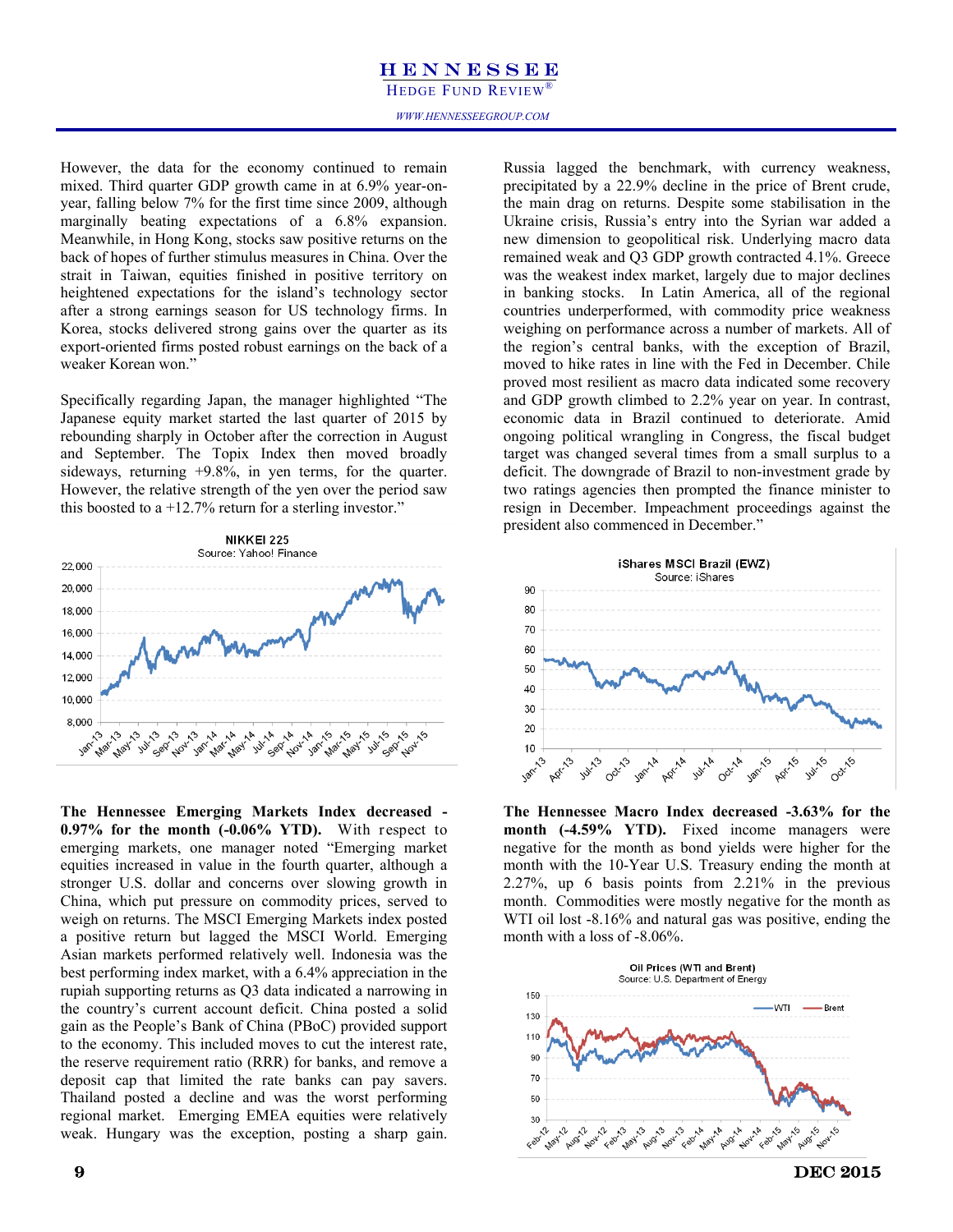### *WWW.HENNESSEEGROUP.COM*

### **HENNESSEE** HEDGE HOG CORNER

**The following are extracts from research related to hedge fund managers we monitor and do not necessarily represent the views of the Hennessee Group LLC:**

We expect volatility to continue and for 2016 to be similar to the second half of 2015. Low dispersion and high momentum that characterized the first half of 2015 has been replaced by a stock pickers market that is focused on earnings.

We are long Teva given its positioning within the growing generics market and Teva has a strong pipeline. We view this name as more defensive if the market should decline. We also like Endo in the same space. We expect pressure on drug pricing to continue and these companies will be the primary beneficiaries of the election-year rhetoric to lower drug prices.

Google is our favorite internet play and is our favorite FANG (Facebook, Amazon, Netflix and Google) stock. Google is being re-rated as analysts see higher growth prospects, better cost control and increased transparency. We view Yahoo and Twitter as potential takeouts in the mid cap internet space.

Within media we continue to favor Lionsgate and AMC Networks. AMC continues to have strong ratings which have offset trends in cable advertising. AMC could also be taken over as independent cable networks are becoming attractive roll-up candidates.

We are long Celgene which we view as one of the most attractively valued names in the mature biotech sector. Celgene has assembled a strong and diverse pipeline of upcoming drugs through M&A, joint ventures, product acquisitions and licensing.

Within Medical Devices, we are long Baxter based on its strong fundamentals and strength of its new management. Joe Almeida is the new Chairman, President and CEO and previously headed Covidien.

**No statement in this issue is to be construed as a recommendation to buy or sell securities or to provide investment advice.**